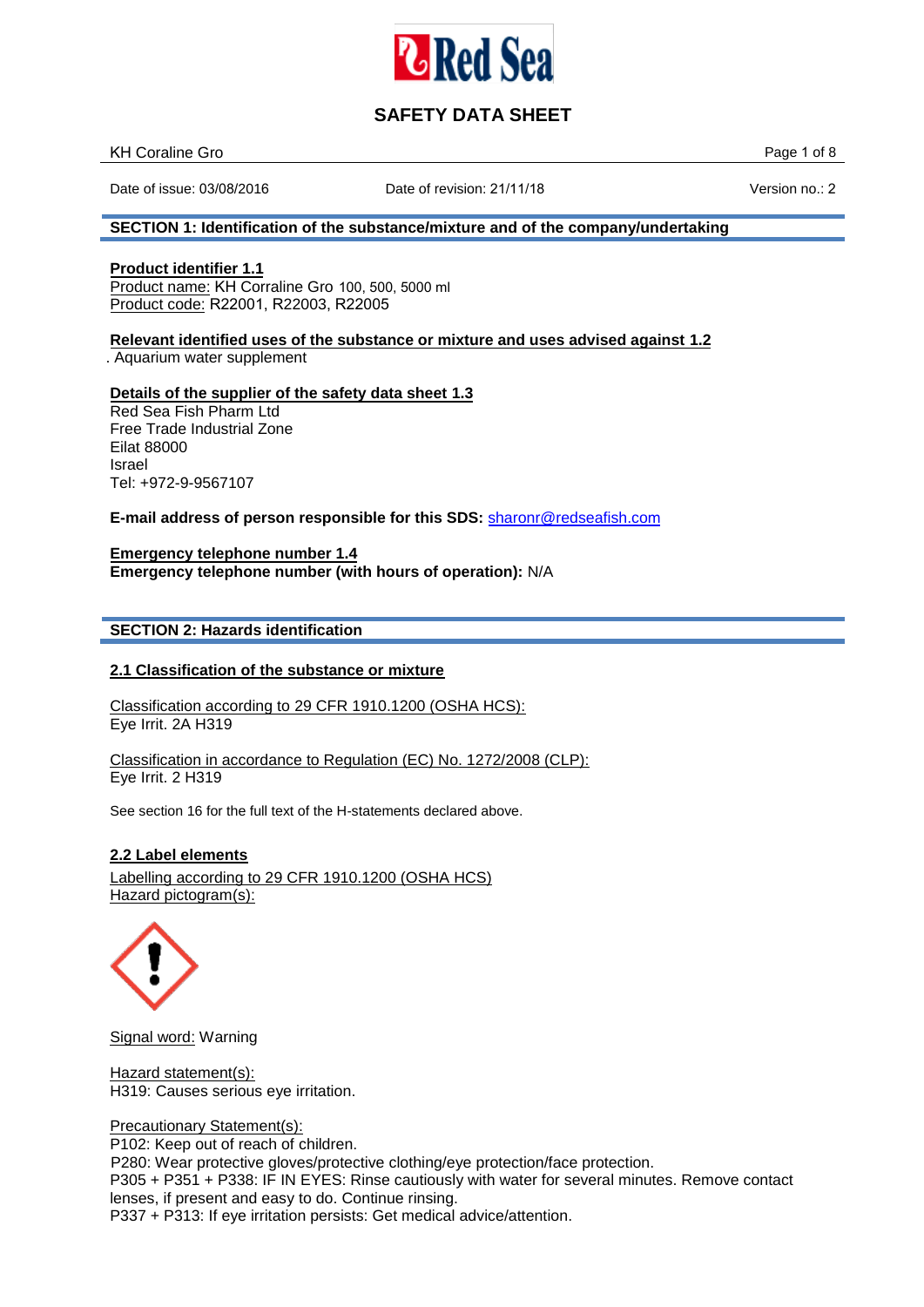

Labelling in accordance with Regulation 1272/2008 (CLP) Hazard pictogram(s):



Signal word: Warning

Hazard statement(s): H319: Causes serious eye irritation.

Precautionary Statement(s): P102: Keep out of reach of children. P280: Wear protective gloves/protective clothing/eye protection/face protection. P305 + P351 + P338: IF IN EYES: Rinse cautiously with water for several minutes. Remove contact lenses, if present and easy to do. Continue rinsing. P337 + P313: If eye irritation persists: Get medical advice/attention.

### **2.3 Other hazard**

Not available

## **SECTION 3: Composition/information on ingredients**

### **3.2 Mixtures:**

| Substance name      | <b>Identifiers</b>                           | %         | <b>CLP</b><br><b>Classification</b>                                                   | <b>OSHA HCS</b><br><b>Classification</b>                                        |
|---------------------|----------------------------------------------|-----------|---------------------------------------------------------------------------------------|---------------------------------------------------------------------------------|
| Sodium carbonate    | CAS number: 497-19-8<br>EC number: 207-838-8 | $10 - 25$ | Eye Irrit. 2 H319                                                                     | Eye Irrit. 2A H319                                                              |
| Potassium carbonate | CAS number: 584-08-7<br>EC number: 209-529-3 | $1 - 5$   | Acute Tox, 4 H302<br><b>Skin Irrit. 2 H315</b><br>Eye Irrit. 2 H319<br>STOT SE 3 H335 | Acute Tox, 4 H302<br>Skin Irrit. 2 H315<br>Eye Irrit. 2A H319<br>STOT SE 3 H335 |

See section 16 for the full text of the H-statements declared above.

**There are no additional ingredients present which, within the current knowledge of the supplier and in the concentrations applicable, are classified as hazardous to health or the environment and hence require reporting in this section.** 

**Occupational exposure limits, if available, are listed in section 8.**

### **SECTION 4: First aid measures**

### **4.1 Description of first aid measures**

- **Eyes contact:** In case of contact with eyes, rinse immediately with plenty of water for at least 15 minutes. Get medical attention.
- **Skin contact:** Take off contaminated clothing and shoes immediately. Wash off with soap and plenty of water. Get medical attention.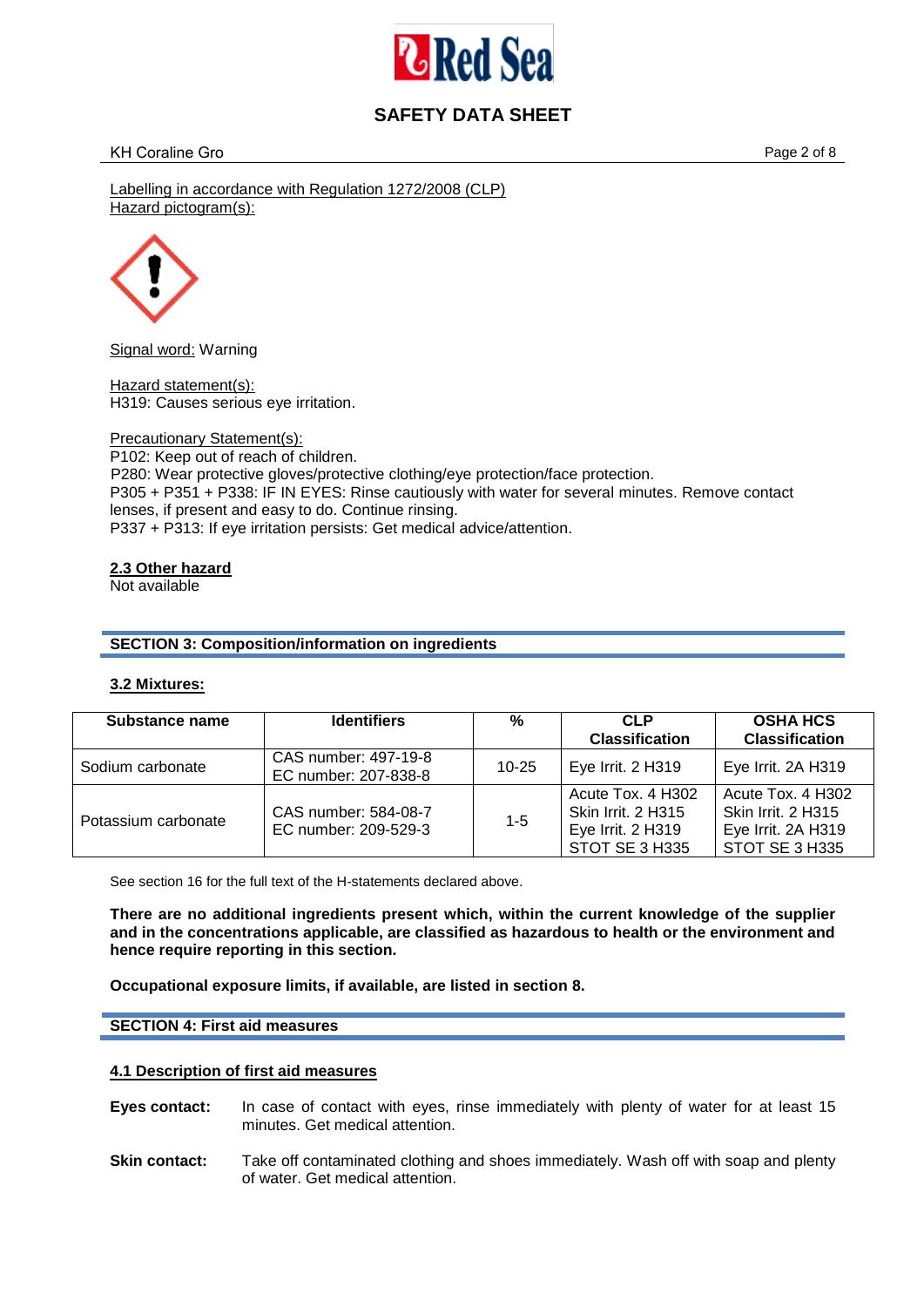

| KH Coraline Gro |                                                                                                                                                                       |  | Page 3 of 8 |
|-----------------|-----------------------------------------------------------------------------------------------------------------------------------------------------------------------|--|-------------|
| Inhalation:     | Remove the victim from site of exposure to fresh air. If breathing is difficult, give<br>oxygen. If not breathing give artificial respiration. Get medical attention. |  |             |
|                 |                                                                                                                                                                       |  |             |

**Ingestion: Do not induce vomiting.** If victim is conscious, wash mouth thoroughly with plenty of water. Never give anything by mouth to an unconscious person. Get medical attention.

## **4.2 Most important symptoms and effects, both acute and delayed**

See section 2.2 (Label elements) and/or section 11 (Toxicological information) for the most important known symptoms and effects.

**4.3 Indication of any immediate medical attention and special treatment needed**  Not available

#### **SECTION 5: Fire-fighting measures**

### **5.1 Extinguishing media**

Suitable: Use extinguishing media suitable to the surroundings such as, dry chemical powder, chemical foam, water spray and carbon dioxide.

Not suitable: N/A

#### **5.2 Special hazards arising from the substance or mixture**

The preparation is water based and not combustible or explosive. When heated sufficiently, product may decompose to form smoke and toxic fumes, gases or vapours that may cause dizziness. Toxic fumes such as carbon, sodium and potassium oxides may be evolved on thermal decomposition.

### **5.3 Advice for firefighters**

**Special protective equipment for fire fighters:** Fire fighters should wear full protective clothing and self-contained breathing apparatus in positive pressure mode.

#### **SECTION 6: Accidental release measures**

### **6.1 Personal precautions, protective equipment and emergency procedures**

Use personal protective equipment. Avoid breathing vapors, mist or gas. Ensure adequate ventilation. Ventilate area of spill.

### **6.2 Environmental precautions**

Prevent entry into waterways, sewers, basements or confined areas.

#### **6.3 Methods and materials for containment and cleaning up**

Contain spillage, and then collect with non-combustible absorbent material, (e.g. sand, earth, diatomaceous earth, vermiculite) and place in container for disposal according to local / national regulations.

### **6.4 Reference to other sections**

See Section 1 for emergency contact information.

### **SECTION 7: Handling and storage**

## **7.1 Precautions for safe handling**

Avoid contact with skin and eyes. Avoid inhalation of vapors, mist or gas. Wash thoroughly after handling. Handle in accordance with good industrial hygiene and safety practice.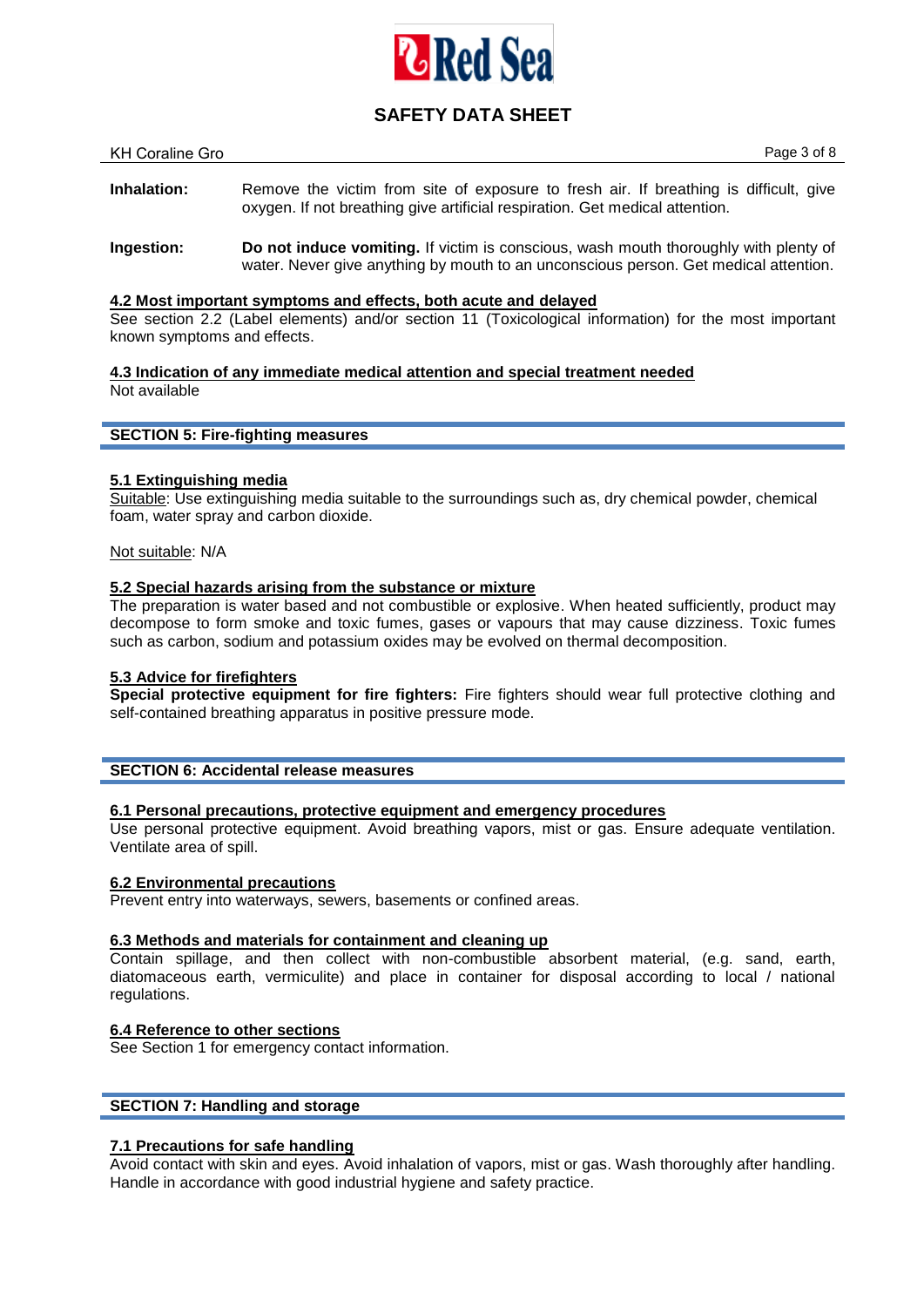

#### KH Coraline Gro **Page 4 of 8**

Eating, drinking and smoking should be prohibited in areas where this material is handled, stored and processed. Workers should wash hands and face before eating, drinking and smoking. Remove contaminated clothing and protective equipment before entering eating areas. See also section 8 for additional information measures.

## **7.2 Conditions for safe storage, including any incompatibilities**

**Storage:** Keep only in original container. Avoid large temperature changes and store in a cool, dry, well ventilated environment and away from direct sunlight. Keep containers closed when not in use. Keep away from acids, strong oxidizing agents.

### **7.3 Specific end use(s):** N/A

### **SECTION 8: Exposure control/personal protection**

### **8.1 Control parameters**

Occupational exposure limits: N/A

## **8.2 Exposure controls**

## Engineering measures

Use process enclosures, local exhaust ventilation, or others engineering controls to keep airborne levels below recommend exposure limits. If user operations generate dust, fume or mist, use ventilation to keep exposure to airborne contaminants below the exposure limit.

### Person protective measures

Respiratory protection: Suitable respirator. Be sure to use an approved/certified equipment or equivalent equipment. Wear appropriate respirator when ventilation is inadequate.

Hand protection:Wear protective gloves to prevent skin exposure.

Eye protection: Wear protective safety glasses.

Skin protection: Wear appropriate long-sleeved clothing to minimize skin contact.

During normal non-professional use of the preparation no personal protective equipment is required. However, in case of manufacture or spillage, use as appropriate to the size of the spill.

Environmental exposure controls: Not available

### **SECTION 9: Physical and chemical properties**

### **9.1 Information on basic physical and chemical properties**

Appearance: pale yellow liquid Odour: none Odour threshold: N/A pH: N/A Melting point/Freezing point: N/A Initial boiling point/boiling range: N/A Flash point: N/A Evaporation rate: N/A Flammability: non-combustible Upper/lower flammability or explosive limits: N/A Vapor pressure: N/A Vapor density: N/A Relative Density: N/A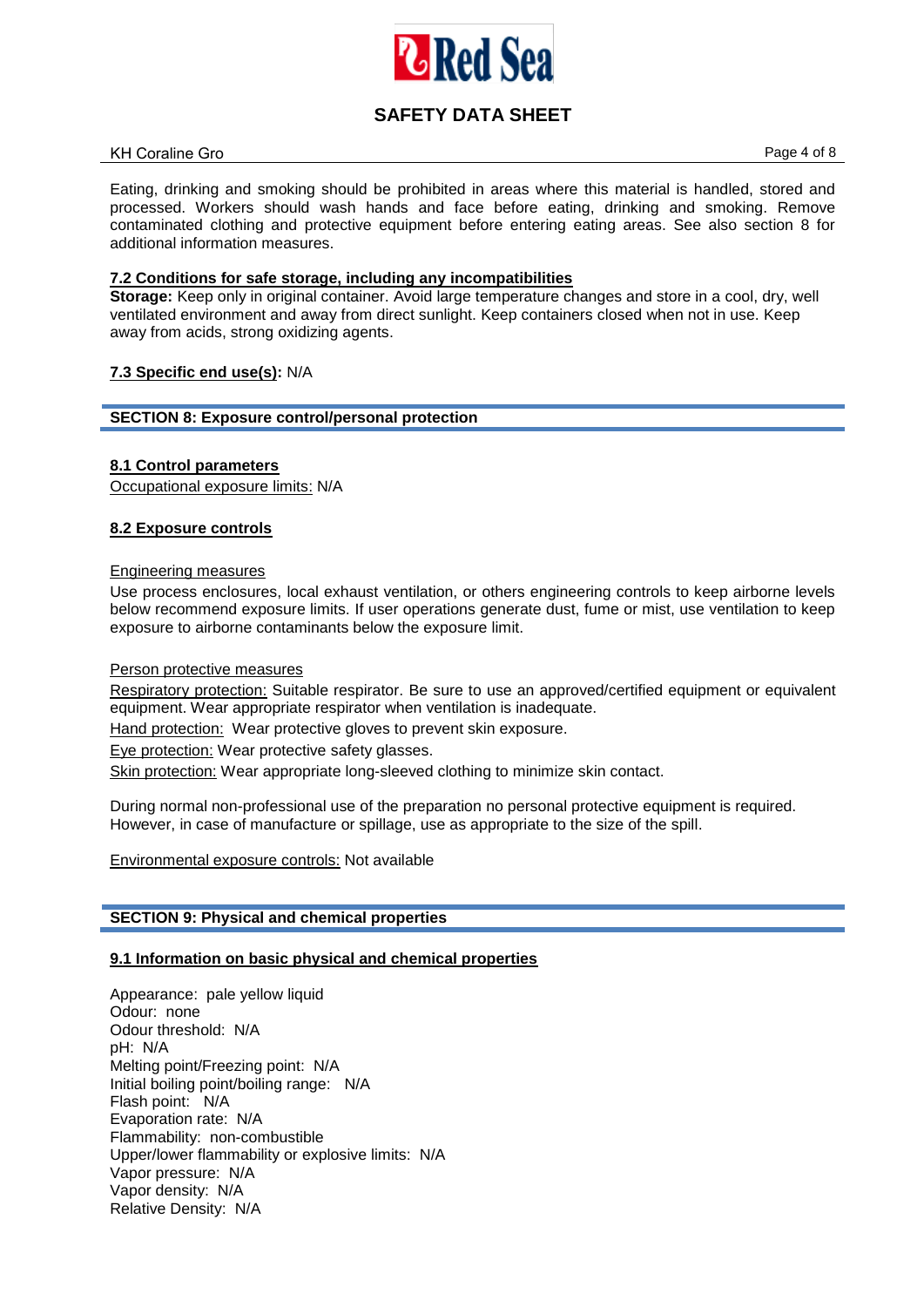

### KH Coraline Gro **Page 5 of 8**

Solubility(ies): completely soluble in water to give a neutral to alkaline solution Partition coefficient Octanol/Water: N/A Auto-ignition temperature: N/A Decomposition temperature: N/A Viscosity: N/A Explosive properties: N/A Oxidizing properties: N/A

## **9.2 Other information**

Not available

## **SECTION 10: Stability and reactivity**

### **10.1 Reactivity**

Not available.

#### **10.2 Chemical stability**

The product is stable under normal handling and storage conditions described in Section 7.

#### **10.3 Possibility of hazardous reactions**

Hazardous reactions are not expected, under normal conditions of storage and use.

#### **10.4 Conditions to avoid**

Long term exposure to heat and direct sunlight.

#### **10.5 Incompatible materials**

Acids, strong oxidizing agents.

# **10.6 Hazardous decomposition products**

Other decomposition products: not available In the event of fire: see section 5

### **SECTION 11: Toxicological information**

## **11.1 Information on toxicological effects**

Acute toxicity:

| Product/substance name | Test             | <b>Species</b> | <b>Dose</b>                |
|------------------------|------------------|----------------|----------------------------|
| Sodium carbonate       | LD50, Oral       | Rat            | 4090 mg/kg                 |
|                        | LC50, Inhalation | Rat            | 2300 mg/m <sup>3</sup> /2H |
| Potassium carbonate    | LD50. Oral       | Rat            | 1870 mg/kg                 |

### Skin corrosion/irritation: Not available

Serious eye damage/irritation: Not available

Respiratory or skin sensitization: No compounds present in the preparation have been identified as having sensitizing properties.

Germ cell mutagenicity: No compounds present in the preparation have been identified as having mutagenic properties.

Carcinogenicity: No compounds present in the preparation have been identified as having carcinogenic properties.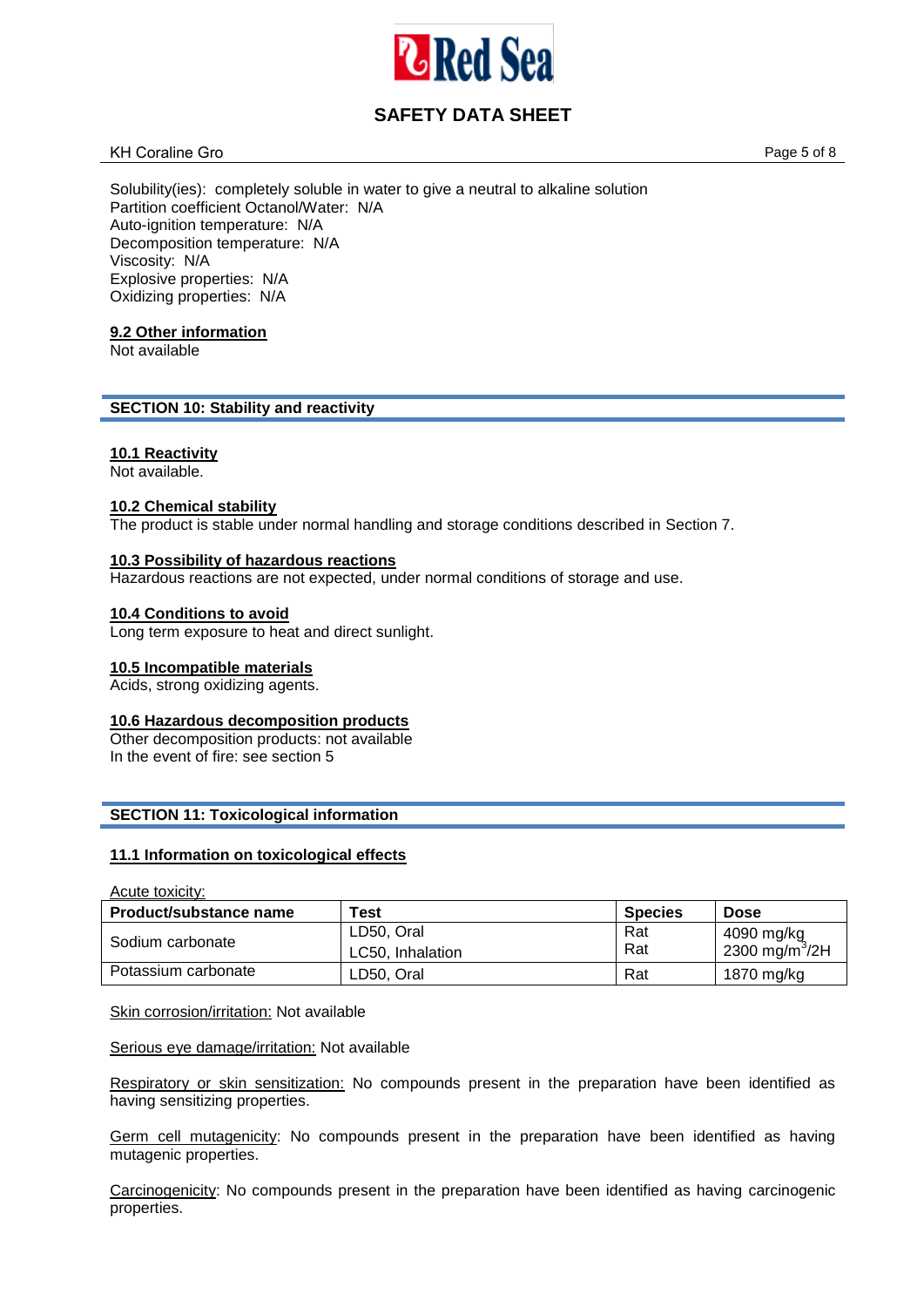

### KH Coraline Gro **Page 6 of 8**

Reproductive toxicity: No compounds present in the preparation have been identified as having reproductive toxicity properties.

Specific target organ toxicity (single exposure): Not available

Specific target organ toxicity (repeated exposure): Not available

Aspiration hazard: Not available

### Other effect:

Potassium carbonate is classified as being harmful if swallowed causing respiratory problems, headaches, nausea and vomiting.

May cause local damage in contact with tissue of the eyes and skin. Inhalation of spray or mist may irritate the respiratory system and ingestion may damage the linings of the mouth, throat and gastrointestinal tract.

### **SECTION 12: Ecological information**

**12.1 Toxicity** 

Not available

### **12.2 Persistence and Degradability**

Compounds present in the preparation would be readily bio-degradable in the environment.

### **12.3 Bioaccumulative potential**

Not available

### **12.4 Mobility in soil**

Though there is no specific information on the mobility of compounds in the preparation, they are soluble under normal environmental conditions in water so would also be expected to be highly mobile in soil.

### **12.5 Results of PBT and vPvB assessment**

Not available

### **12.6 Other adverse effects**

One component in Coralline Gro has been shown to be hazardous to aquatic organisms but is present at a very low level.

### **SECTION 13: Disposal considerations**

### **13.1 Waste treatment methods**

## **Product**

Waste must be disposed of in accordance with federal, state and local environmental control regulations.

### **Packing**

Empty containers should be taken for local recycling, recovery or waste disposal.

| <b>SECTION 14: Transport information</b> |         |       |  |  |  |
|------------------------------------------|---------|-------|--|--|--|
| 14.1 Un number                           | IMDG: - | IATA: |  |  |  |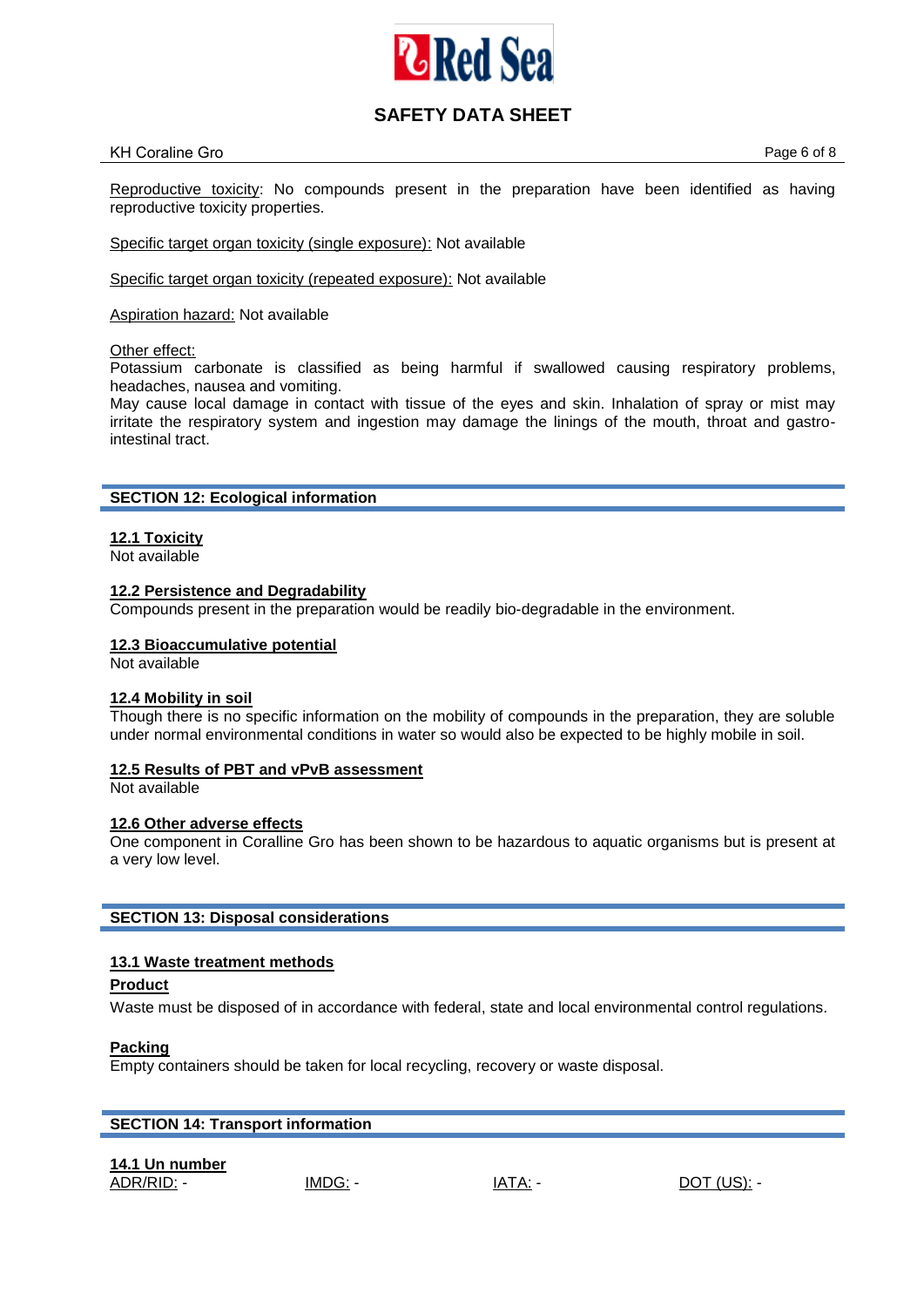

| <b>KH Coraline Gro</b>                                        |         |                | Page 7 of 8    |
|---------------------------------------------------------------|---------|----------------|----------------|
| 14.2 UN proper shipping name<br><b>ADR/RID: Not regulated</b> |         |                |                |
| IMDG: Not regulated                                           |         |                |                |
| <b>IATA: Not regulated</b>                                    |         |                |                |
| DOT (US): Not regulated                                       |         |                |                |
| 14.3 Transport hazard class(es)<br>ADR/RID: -                 | IMDG: - | IATA: -        | $DOT (US)$ : - |
| 14.4 Packing group<br>ADR/RID: -                              | IMDG: - | IATA: -        | $DOT$ (US): -  |
| <b>14.5 Environmental hazard</b><br>ADR/RID: -                | IMDG: - | <b>IATA: -</b> | $DOT$ (US): -  |
| 14.6 Special precautions for user<br>Not available            |         |                |                |

### **14.7 Transport to bulk according to Annex II of MARPOL 73/78 and the IBC Code**  Not available

### **SECTION 15: Regulatory information**

This SDS complies with the following requirements of: EU Regulation (EC) No.1907/2006 (REACH) including amendments Regulation (EC) No.1272/2008 (CLP) 29 CFR 1910.1200 (OSHA HCS)

## **15.1 Safety, health and environmental regulations/legislation specific for the substance or mixture**

California Prop. 65 Components This product does not contain any chemicals known to State of California to cause cancer, birth defects, or any other reproductive harm.

TSCA inventory The substances in this preparation are listed in the TSCA inventory.

**15.2 Chemical safety assessment** 

Not available

## **SECTION 16: Other information**

**NFPA Rating** 

Fire Hazard: 0 Reactivity Hazard: 0

# **Full text of Hazards Statements referred to in sections 2 and 3:**

Acute Tox. - Acute toxicity Skin Irrit. - Skin irritation Eye Irrit.- Eye irritation STOT SE - Specific target organ toxicity — single exposure H302: Harmful if swallowed. H315: Causes skin irritation.